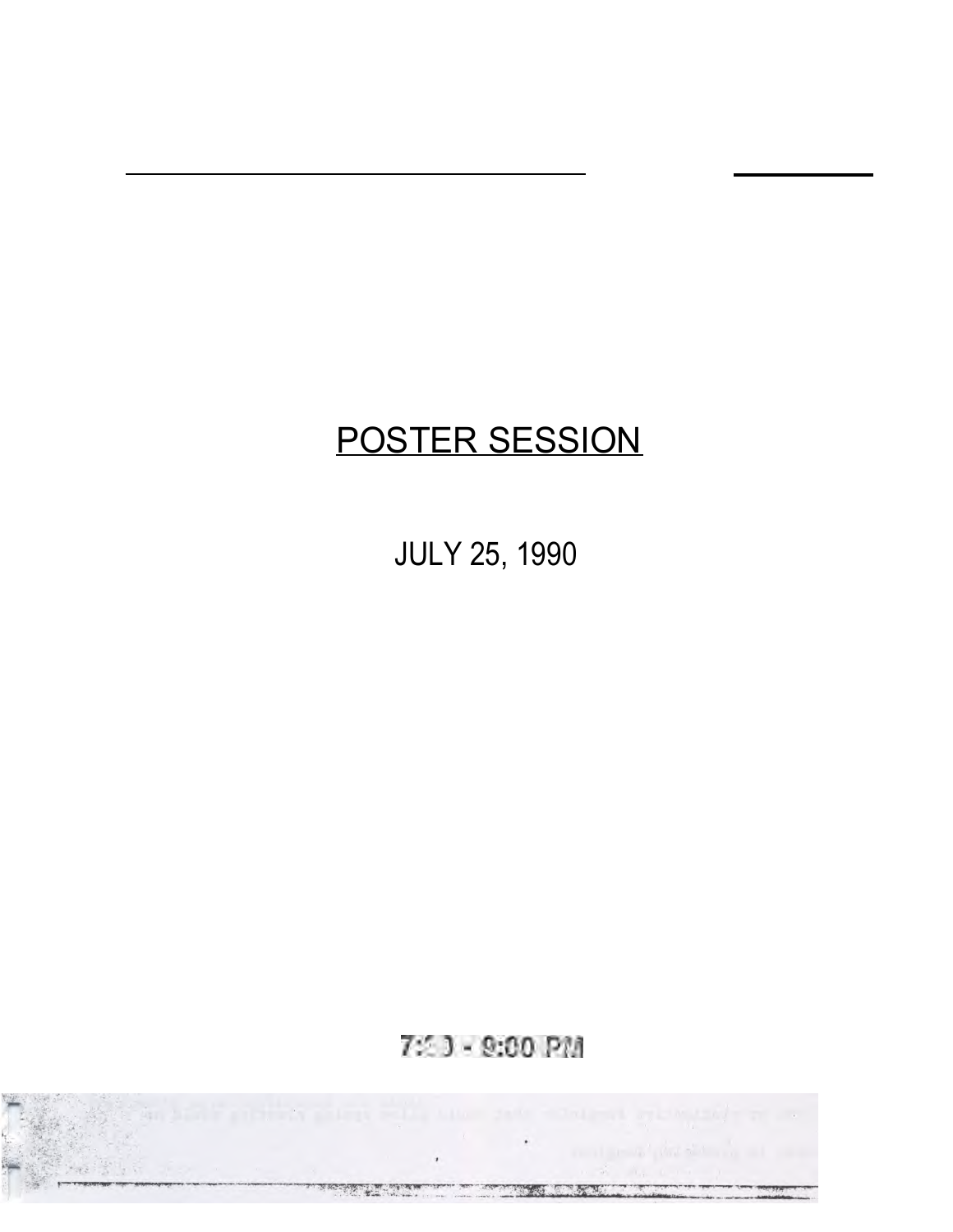#### Control of Rhizoctonia Blight on Longleaf Pine

#### in Nurseries with the Fungicide, Moncerèn

by

Charles E. Affeltranger

#### Abstract

Post-symptom applications of Moncerèn prevented further development of

Rhizoctonia blight of nursery-grown longleaf pine. Four applications at 1 pound a.i./acre allowed only 3 percent blight as opposed to 8 percent for non-sprayed controls. Future evaluations will concentrate on reducing the concentration of the fungicide and making applications prior to symptoms.

#### Introduction

Spring sowing of longleaf pine often results in a higher incidence of Rhizoctonia blight than fall sowing (Davis, 1941). However, fall sowing can lead to winter kill, as occurred in 1983 in Alabama and Mississippi. Thus a protective or eradicative fungicide that would allow spring planting would be beneficial in producing longleaf.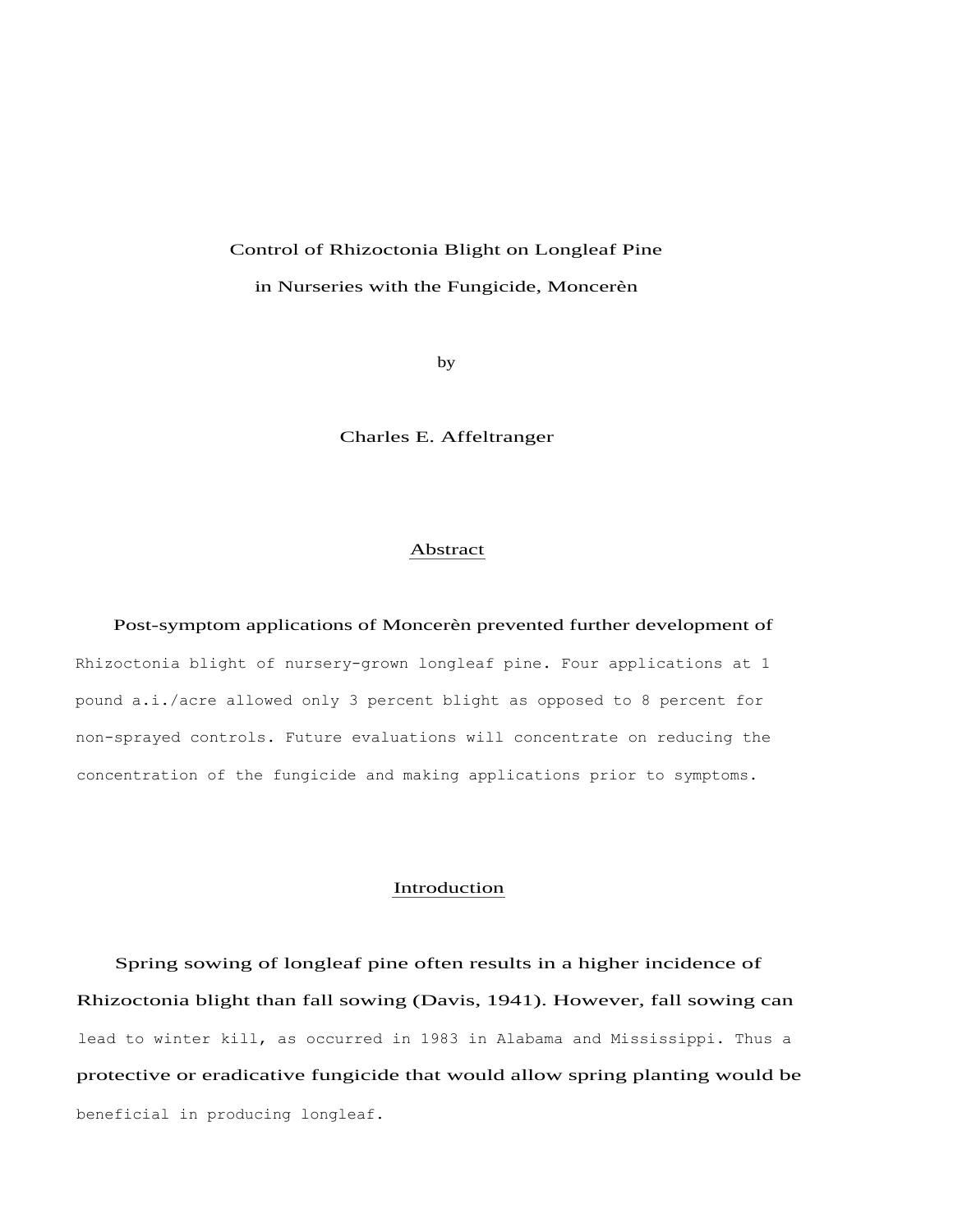In the spring of 1989 Alabama's state and industrial nurseries began suffering losses from this foliage disease. Mortality reached 600,000 at one facility. Container Corporation of America's Rock Creek facility, asked both FPM and Auburn University to evaluate promising materials for control of this fungus.

Moncerèn (N-[(4-chlorophenyl)methy1]-N-cyclopentyl-N'-phenylurea(C.A.)), a Rhizoctonia specific fungicide, may soon be registered for use against this pathogen on rice. However, this chemical has a minimal effect on R. oryzae which is not as detrimental to rice as R. solani (Donaldson, pers. comm.). This material has also been effective against Rhizoctonia on tomatoes, turf and ornamentals. The material has been known for approximately ten years (Donaldson, pers. comm.).

The effect of Moncerèn was evaluated late, and thus only post-symptom sprays were applied and tested.

#### Materials and Methods

#### Moncerên was applied at 1 pound a.i. per acre on May 30 and June 12.

Since the disease was not satisfactorily suppressed, additional sprays were applied on the 2nd and fifteenth of August. A boom-type field sprayer was used to apply this material to two beds at a time. The additional August applications were applied to one bed at a time. Five treatments - a check and one, two, three and four applications of Moncerèn were thus applied. These treatments were replicated six times.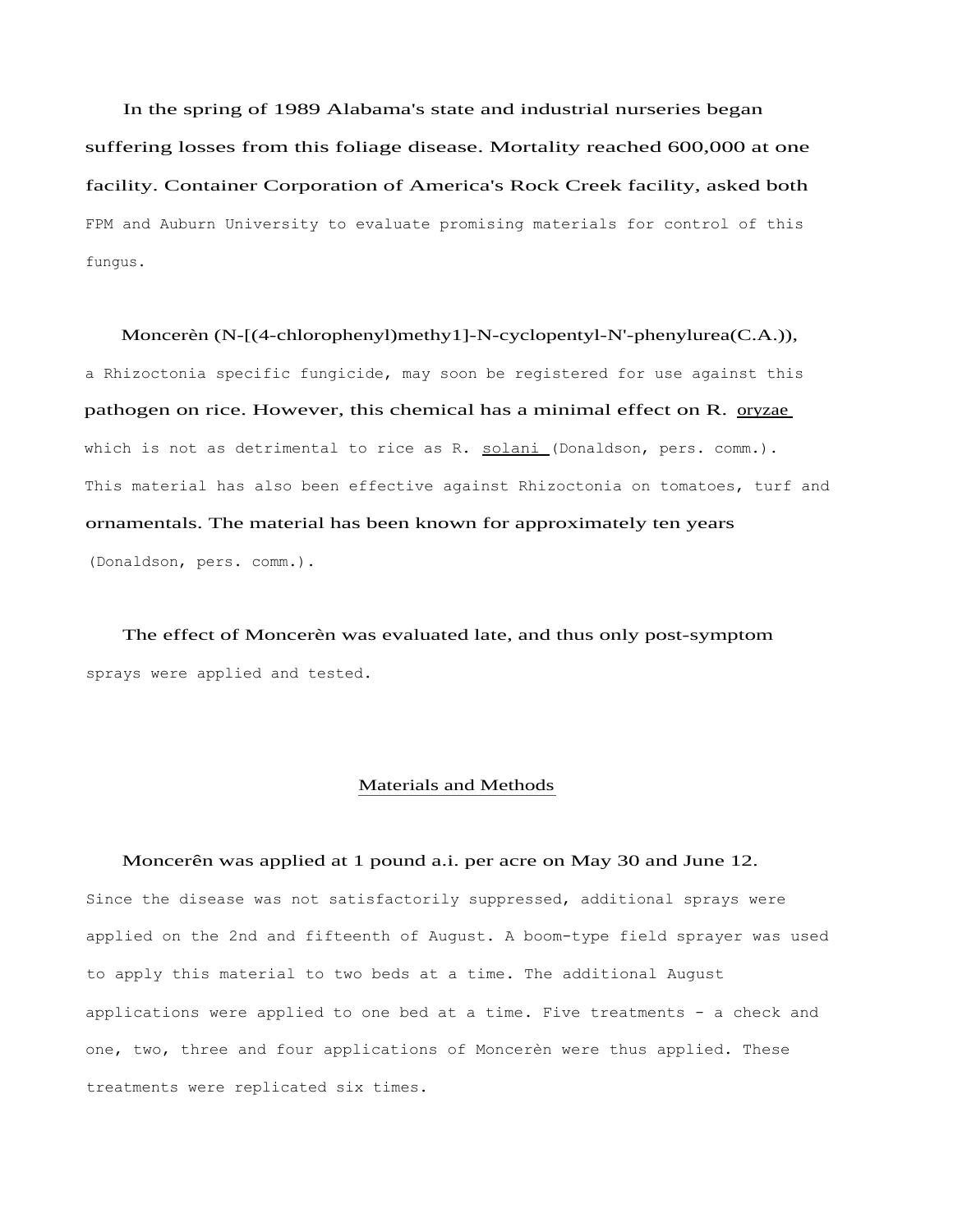Evaluations were made July 26, August 23 and September 19. Five randomly chosen subplots (1 x 4 feet) were placed in each 50-foot plot. The five feet on each end of the plots were not evaluated to allow for treatment overlap. Percent diseased seedlings was the only parameter measured.

#### Results

The table indicates that Monceren reduced infection compared to the check in the last observation. Statistical analysis, using Duncan's Multiple Range Test, indicated differences at the one and five percent level of significance between the four spray treatment and the check. The September evaluation indicated the greatest and most consistent difference between these treatments. Only 3 percent of the seedlings were diseased in treated (four applications) areas as opposed to 8 percent for the check. Differences were detected in every replicate of this comparison.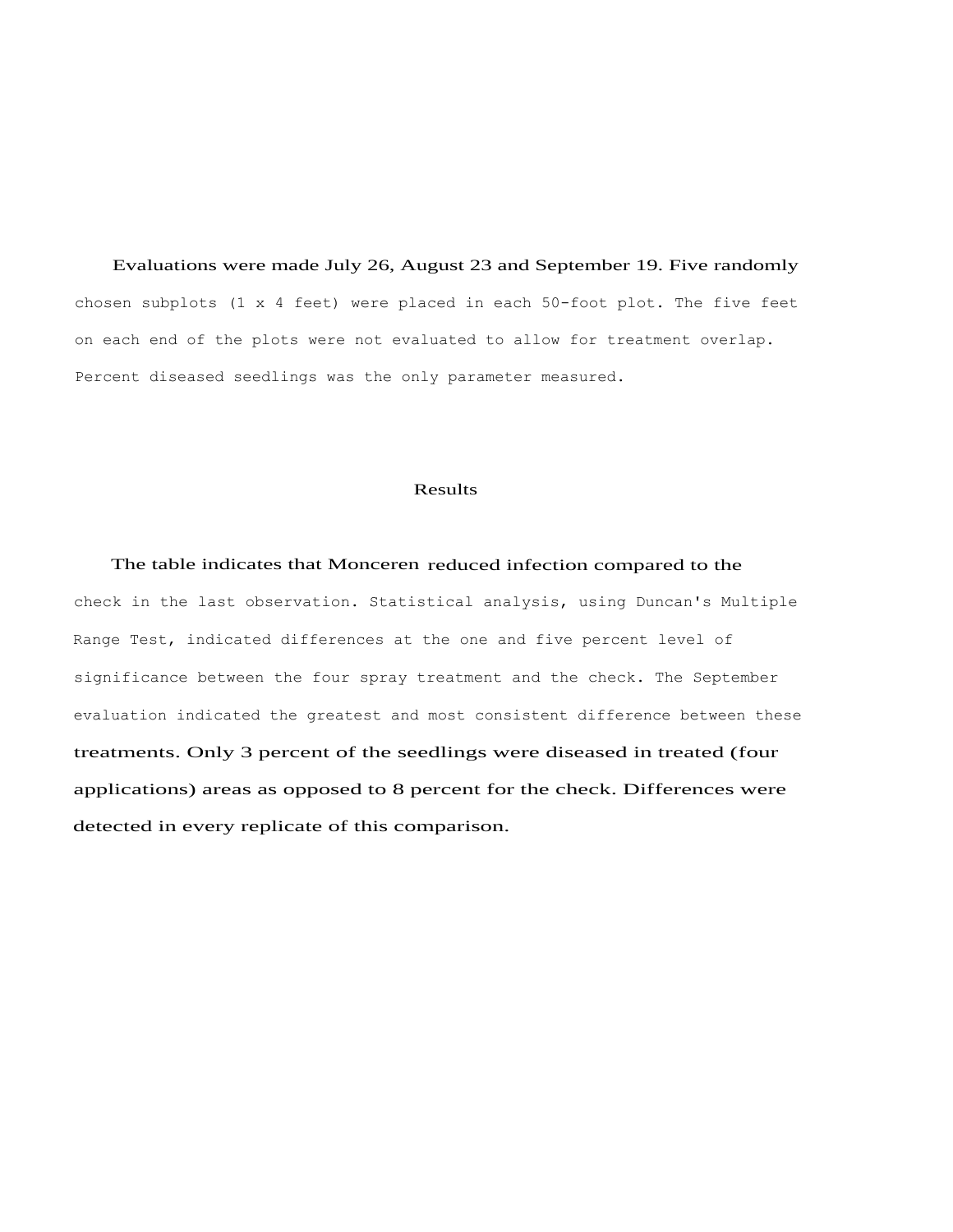# Table 1.

### % Rhizoctonia Infection

| Replicate                                    | Monceren Treatments* |              |               |                 |                |                   |
|----------------------------------------------|----------------------|--------------|---------------|-----------------|----------------|-------------------|
|                                              | Check                | One<br>Spray | Two<br>Sprays | Three<br>Sprays | Four<br>Sprays | Date<br>Evaluated |
| 1                                            | 3.0                  | 2.4          | 2.4           |                 |                | 7/26/89           |
|                                              | 4.5                  | 7.4          | 3.1           |                 |                |                   |
| $\frac{2}{3}$                                | 0.6                  | 0.5          | 1.0           |                 |                |                   |
| 4                                            | 6.7                  | 11.5         | 1.0           |                 |                |                   |
|                                              | 9.2                  | 11.7         | 1.5           |                 |                |                   |
| $\frac{5}{6}$                                | 1.0                  | 5.1          | 13.6          |                 |                |                   |
|                                              | 8.6                  | 2.3          | 0.6           | 1.7             | 1.9            | 8/23/89           |
|                                              | $\mathbf{0}$         | 7.5          | 4.3           | 3.4             | 2.1            |                   |
| $\begin{array}{c}\n1 \\ 2 \\ 3\n\end{array}$ | 2.6                  | 1.2          | 1.2           | 3.7             | 2.5            |                   |
| $\sqrt{4}$                                   | 6.5                  | 5.5          | 1.5           | 16.2            | 2.0            |                   |
| 5                                            | 1.9                  | 1.7          | 2.1           | 8.5             | $\mathbf{0}$   |                   |
| 6                                            | 2.2                  | 5.6          | 14.2          | 5.6             | 2.0            |                   |
|                                              |                      |              |               |                 |                |                   |
| $\mathbf 1$                                  | 4.5                  | 2.6          | 1.1           | 1.7             | 2.0            | 9/19/89           |
| $\frac{2}{3}$                                | 7.3                  | 3.3          | 0.6           | 2.8             | 0.6            |                   |
|                                              | 9.5                  | 5.1          | 2.8           | 4.2             | 2.2            |                   |
| $\begin{array}{c}\n4 \\ 5 \\ 6\n\end{array}$ | 9.4                  | 4.4          | $\mathbf{0}$  | 6.6             | 3.2            |                   |
|                                              | 2.7                  | 2.2          | 4.2           | 6.2             | 1.9            |                   |
|                                              | 16.1                 | 5.0          | 4.2           | 7.4             | 7.7            |                   |
| Mean                                         | 7.9                  | 3.7          | 2.0           | 4.7             | 2.9            |                   |
|                                              |                      |              |               |                 |                |                   |

0

\* Concentration - 1 pound a.i. per acre.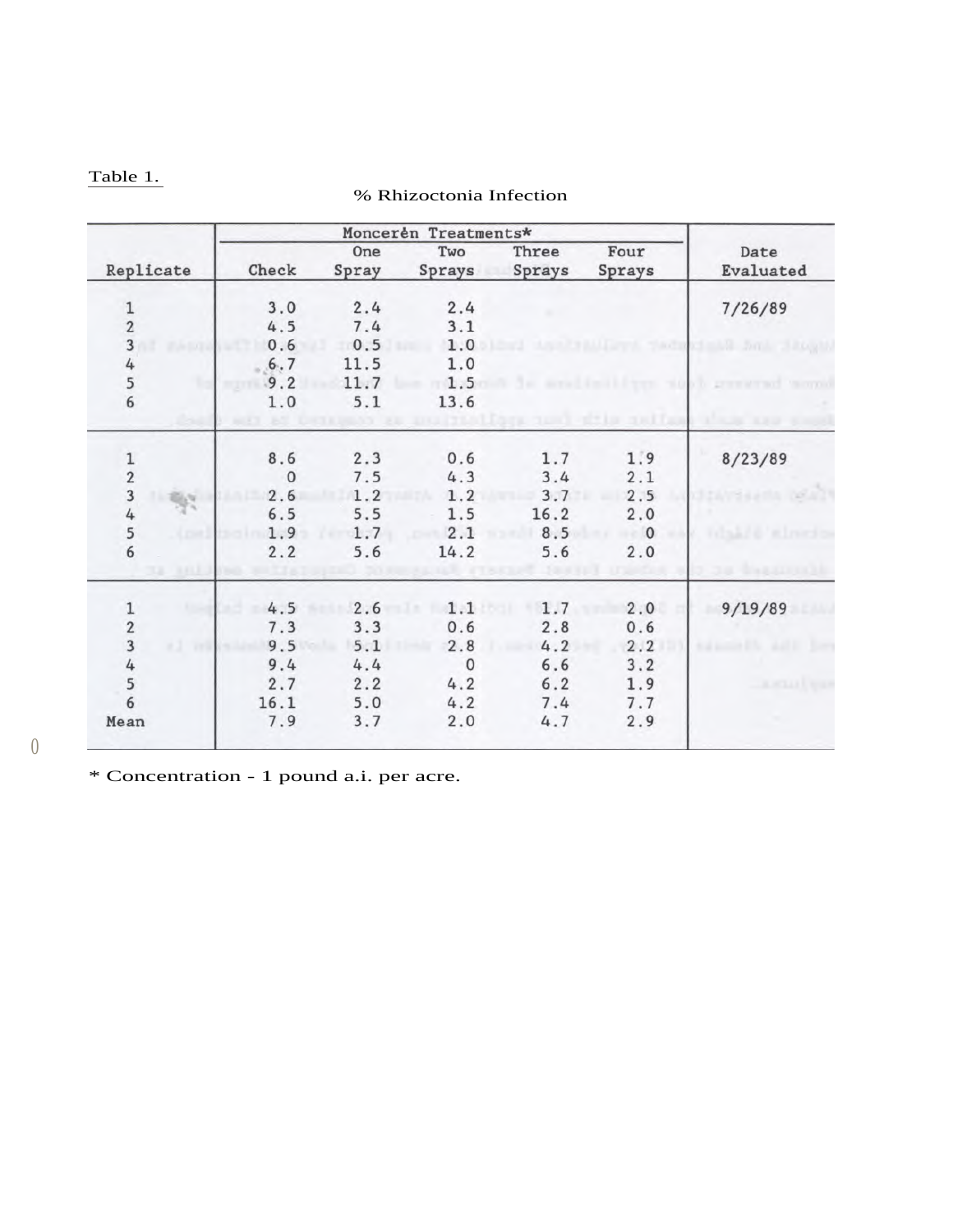#### Discussion

August and September evaluations indicated consistent large differences in incidence between four applications of Monceren and the check. Range of incidence was much smaller with four applications as compared to the check.

Field observations at the state nursery at Atmore, Alabama indicated that Rhizoctonia blight was also reduced there (Wilson, personal communication). Data discussed at the Auburn Forest Nursery Management Cooperative meeting at Andalusia, Alabama in September, 1989 indicated slow release ureas helped control the disease (Gilley, pers. comm.). As mentioned above, Monceren is a phenylurea.

In '90 the rate will be halved, and spraying will begin in early May prior to symptoms. It is hoped that this will reduce cost without reducing efficacy. Rates as low as 3 ounces a.i. per acre have been reported effective in controlling sheath blight of rice caused by R. solani(Donaldson, pers. comm.). Research workers at Louisiana State University (LSU) report that Monceren controls vertical as well as horizontal spread of sheath blight (Van Eckhout et al., 1990). Vertical spread is limited by Moncere flowing down the stem to the base of rice where infection is initiated according to LSU research. A similar effect may occur when this fungicide flows down needles to the terminal bad and adjacent needles of longleaf pine.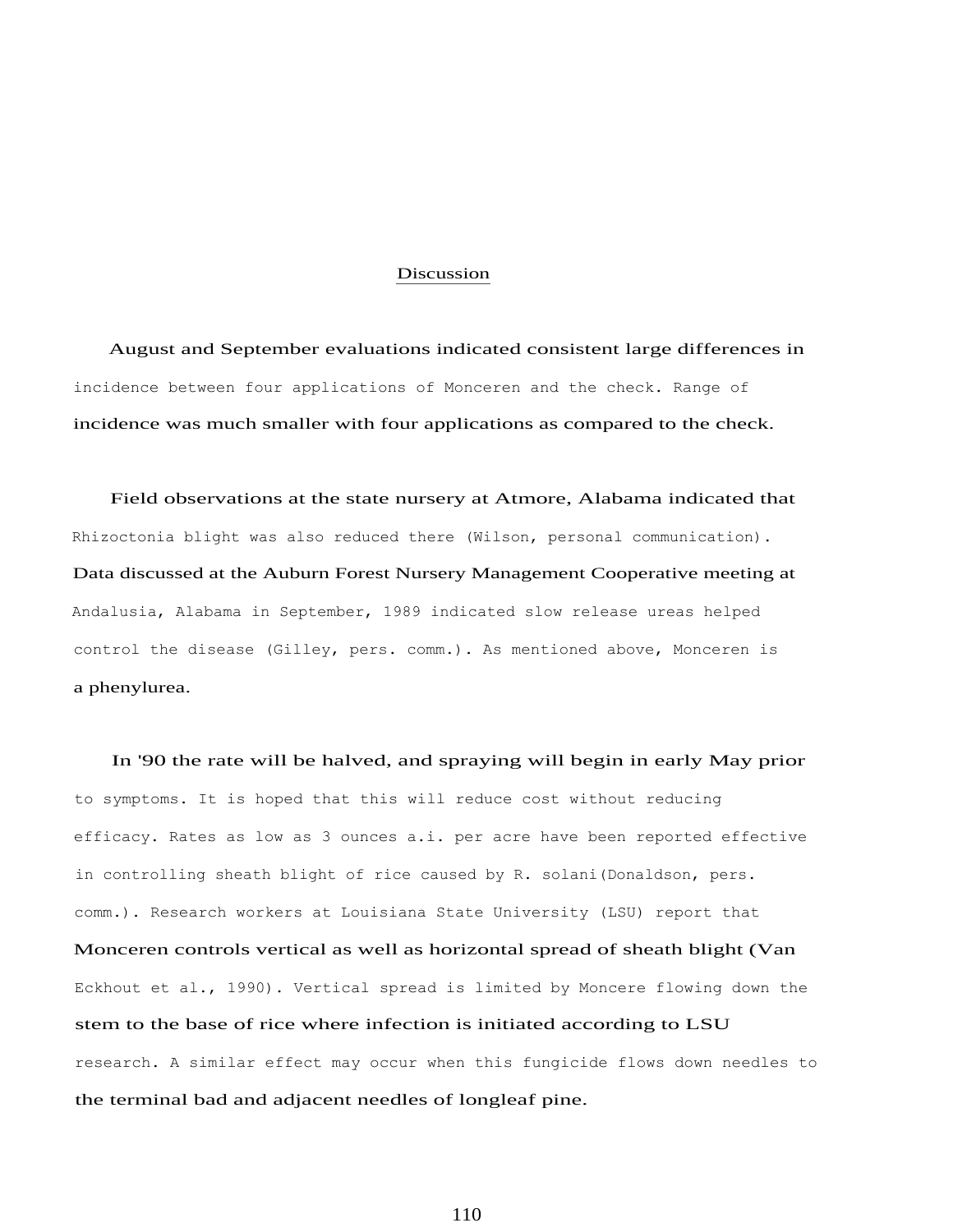Next summer mortality figures will be separated from total infection to give a further measure of Moncerèn efficacy.